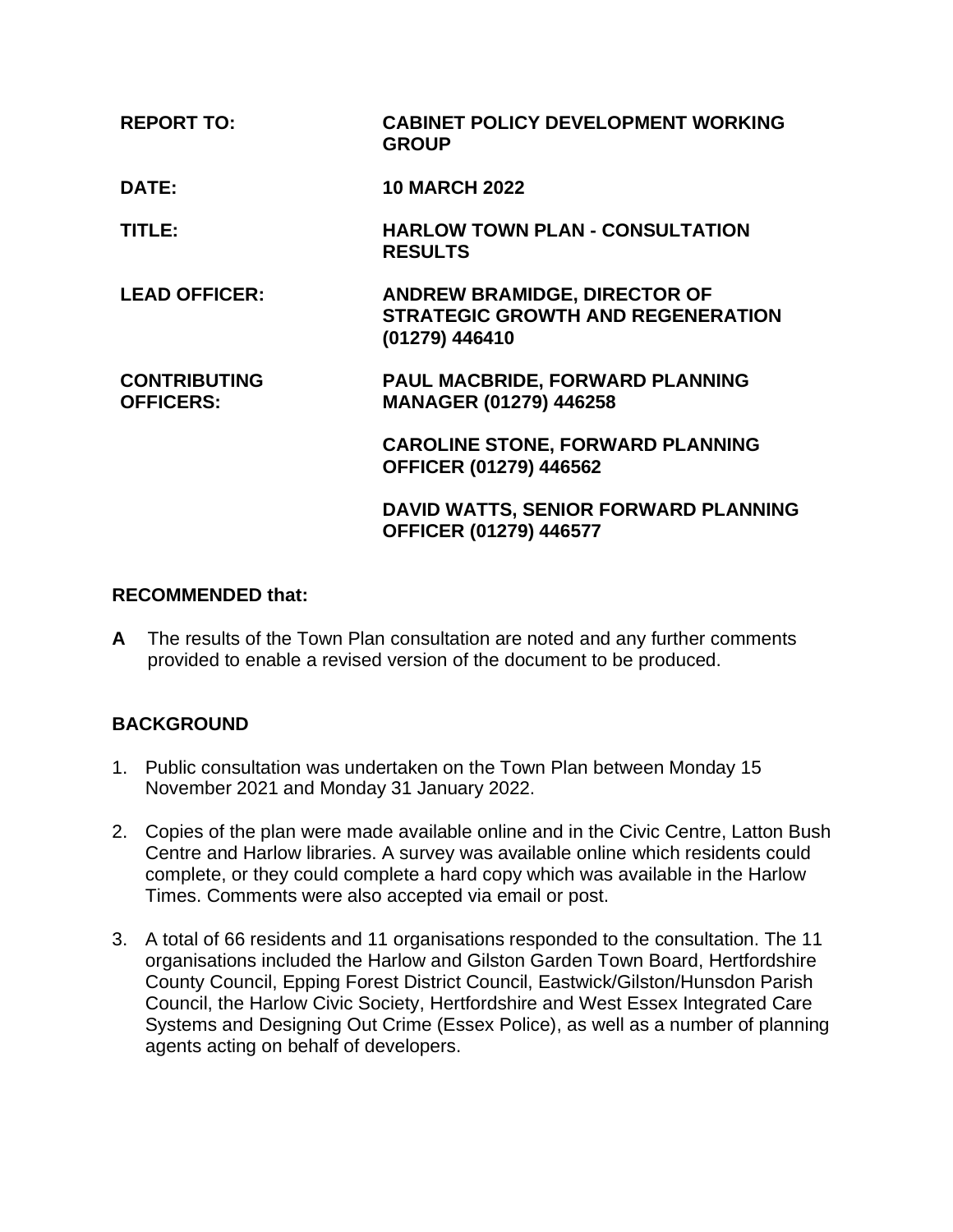- 4. All organisations offered support for the Town Plan, in particular the Harlow and Gilston Garden Town Board, while offering ideas and suggestions for improvement. Residents also offered high levels of support, as evidenced by the responses to the "yes/no" questions.
- 5. Some respondents, however, raised concerns that while the plan's vision is informative, it is not sufficiently strategic and is too narrow, with insufficient explanation of what Greater Harlow is. Suggestions were also made to include comparative assessments of where we are now, as well as combining points in the vision and committing to full engagement with residents.

# **SUMMARY OF RESULTS**

6. Table 1 provides a list of the questions and, for the "yes/no" questions, the percentage of those responding with "yes" or "no". Each of the "yes/no" questions had 54 to 58 answers, except Questions 13 and 17 which had 47 and 51 respectively.

### **Table 1**

| <b>Question</b>                                                                                                                                                                                                    |     | No (%) |
|--------------------------------------------------------------------------------------------------------------------------------------------------------------------------------------------------------------------|-----|--------|
| $Q1$ - Do you agree with the vision for Harlow $@100?$                                                                                                                                                             |     | 45     |
| Q2 - Do you agree that the vision should look to 2047 for<br>Harlow?                                                                                                                                               |     | 40     |
| Q3 - Should the vision set out any other ambitions or priorities for<br>Harlow to 2047?                                                                                                                            |     | 28     |
| Q4 - What do you think the vision for the future of Harlow should<br>be?*                                                                                                                                          | N/A | N/A    |
| Q5 - Do you think future growth in Harlow should come forward<br>through a mix of greenfield and brownfield sites, redevelopment<br>of existing sites and both small and larger sites?                             |     | 29     |
| Q6 - Do you think future growth in Harlow should come forward<br>through a range of dwelling types including opportunities for<br>more high rise buildings/flats close to public transport and the<br>town centre? |     | 28     |
| Q7 – What design principles should help shape Harlow as a<br>place?*                                                                                                                                               |     | N/A    |
| Q8 - Should existing neighbourhoods and employment areas<br>mirror the same quality, design and energy efficiency as new<br>developments?                                                                          |     | 15     |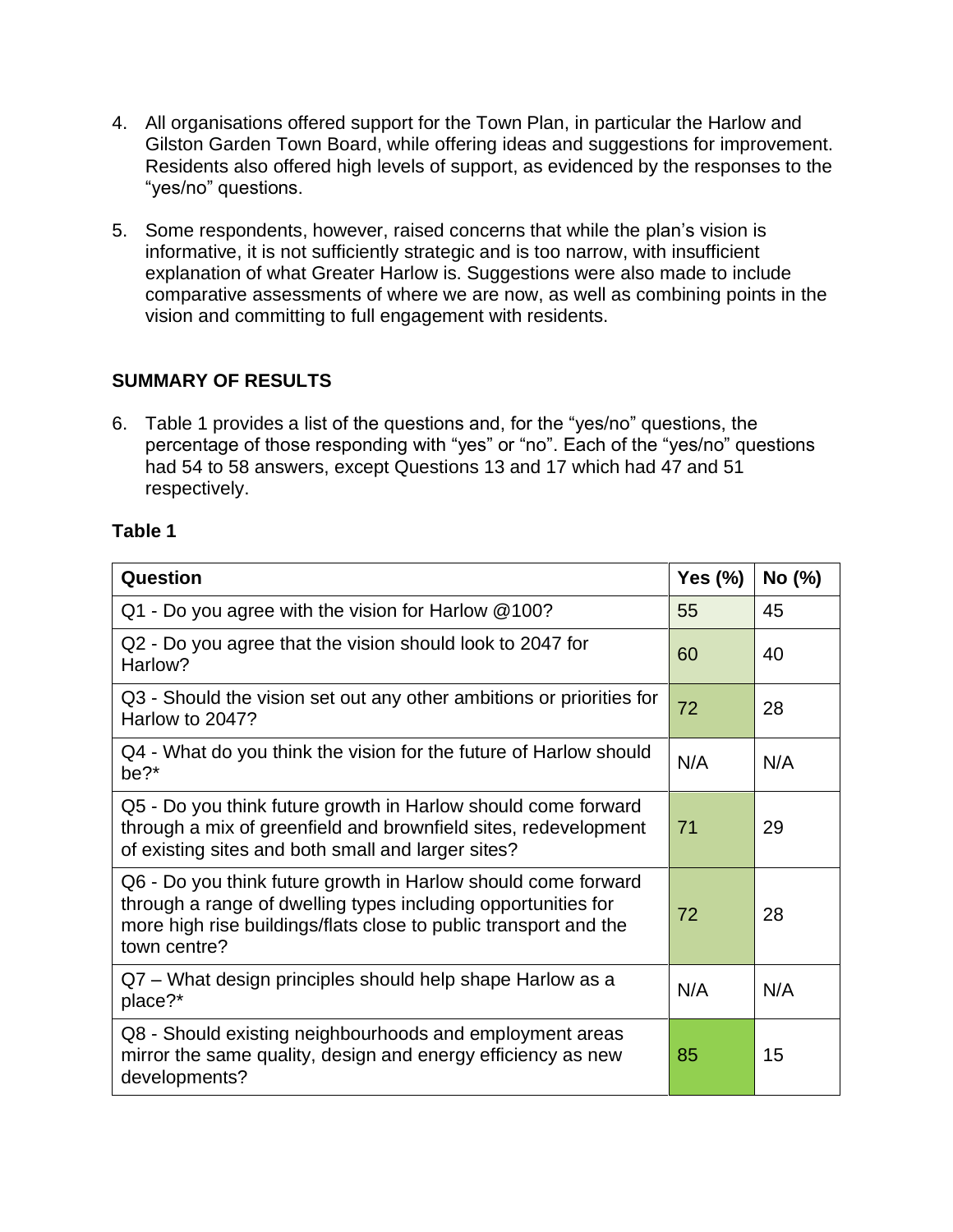| Question                                                                                                                                                                         |     | No (%)         |
|----------------------------------------------------------------------------------------------------------------------------------------------------------------------------------|-----|----------------|
| Q9 - Do you agree that Sir Frederick Gibberd's principles should<br>remain an essential element of Harlow New Town?                                                              |     | 9              |
| Q10 - What types of housing do you think it is important to<br>provide in Harlow?*                                                                                               |     | N/A            |
| Q11 - Do you support Harlow Council in achieving Net Zero<br>carbon emissions by 2040, in advance of Government targets?                                                         | 91  | 9              |
| Q12 – Do you support measures that help to achieve<br>sustainability in development and transport?                                                                               |     | 11             |
| Q13 – Do you agree with the transport initiatives set out in this<br>section of the Town Plan?                                                                                   |     | 28             |
| Q14 – Do you agree that the town centre should be developed<br>into a series of areas, each with their own distinct use such as<br>entertainment, eating, drinking and shopping? | 76  | 24             |
| Q15 – How do you think that open spaces, leisure facilities and<br>other community assets in Harlow could be managed in the<br>future?*                                          | N/A | N/A            |
| Q16 – Do you agree that Green Wedges and Green Fingers<br>should be included in new developments around the town?                                                                | 84  | 16             |
| Q17 – Are there any sporting or leisure facilities that are lacking<br>or require improvement in Harlow?                                                                         |     | 25             |
| Q18 - Do you agree that the council should develop a Health<br>and Wellbeing Strategy?                                                                                           | 93  | $\overline{7}$ |
| Q19 – What improvements would you like to see made to your<br>local neighbourhood centre, hatches or the street you live in?*                                                    | N/A | N/A            |
| $Q20 - Do$ you agree that there needs to be a longer term<br>strategy for library provision in Harlow?                                                                           |     | 12             |
| Q21 - Do you have any suggestions for improvements to the way<br>the council's buys goods and services (procurement)?*                                                           | N/A | N/A            |
| Q22 – How can local businesses and organisations be better<br>considered in the council's procurement process?*                                                                  | N/A | N/A            |
| Q23 - Please provide any comments on waste and recycling<br>services and facilities below*                                                                                       |     | N/A            |
| Q24 – How can the council and residents put Harlow 'on the<br>map' and really promote the town, the facilities and services we<br>have and the opportunities it provides?*       | N/A | N/A            |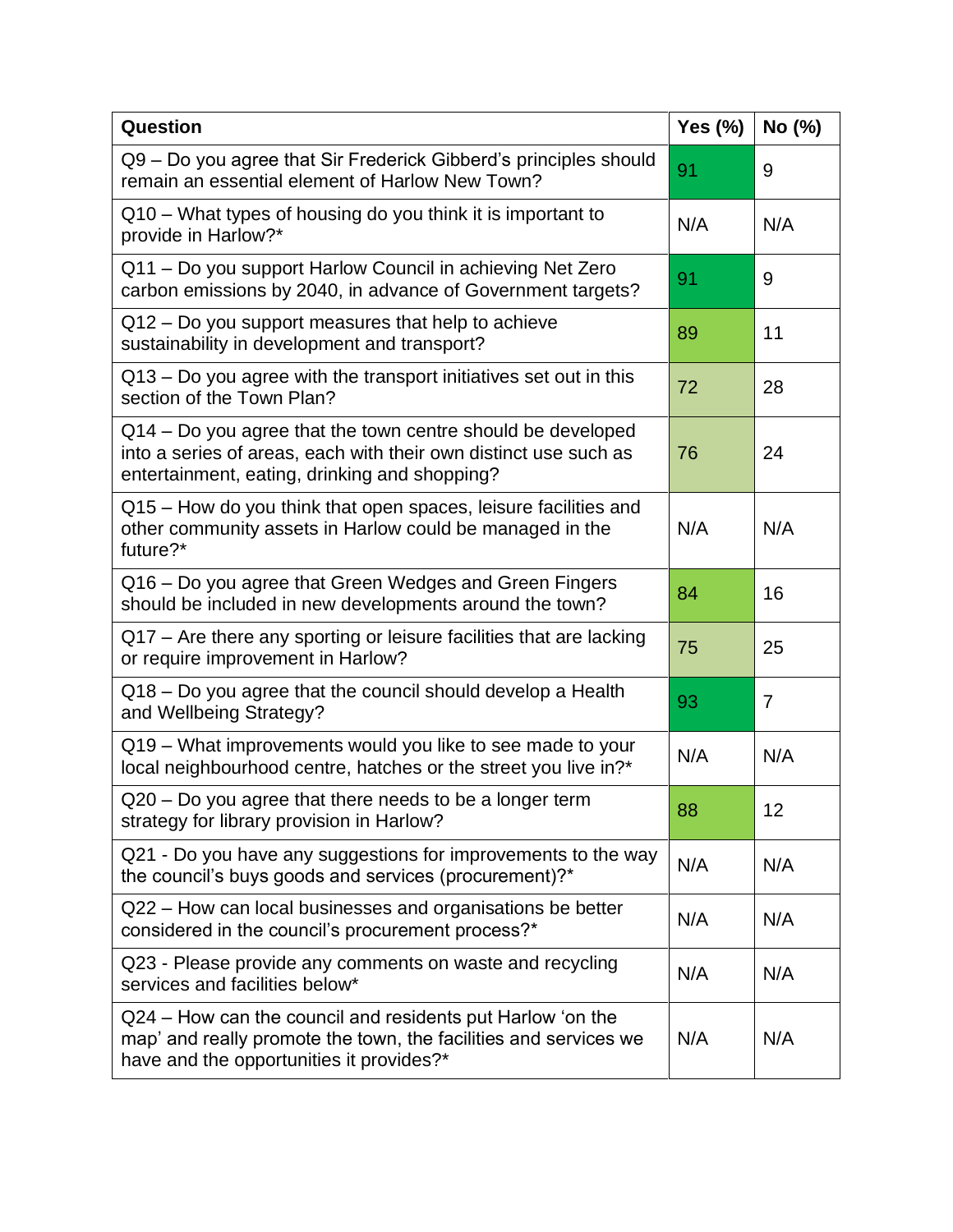| Question                                                                | Yes $(\% )$   No $(\% )$ |     |
|-------------------------------------------------------------------------|--------------------------|-----|
| Q25 – What further information would you like to know about<br>Harlow?* | N/A                      | N/A |

\* *open-ended question*

### **DETAILED ANALYSIS OF RESULTS**

7. This section provides summaries of responses to the open-ended questions. Various topics were raised across the answers to questions, so the summaries are organised by topic, with references to the questions the responses were answered under. Council responses, where necessary, are *bold and italicised*.

# **Safety (Qs 3a, 4 & 7)**

- 8. Many respondents raised the need to commit to increasing and improving policing, whilst increasing the overall safety of the town by reducing anti-social behaviour. A point was also raised regarding ensuring young people are better educated about crime.
- 9. Respondents suggested that perception of safety is considered, specifically Secured by Design and associated accreditation, Safe System / Vision Zero approach to road layout and design, and Health Impact Assessments reflecting the health and wellbeing of the community.
- 10. Other issues relating to preventing crime through design which were suggested relate to access and movement, structure, surveillance, ownership, physical protection and management & maintenance.

# **Development (Qs 3a, 4, 6a & 7)**

- 11. There were mixed views regarding the expansion of Harlow, with some believing there should be a commitment to the town becoming a bigger authority or even merging with others, while some felt expansion should be avoided to stop it becoming a mini city.
- 12. Among the other points raised for the vision of future development were the importance of the use of brownfield land, adherence to the original Gibberd principles and the importance of the Garden Town being 'ultra green'. A point was also raised about the need for strong, energetic leadership to change the direction of Harlow.
- 13. *The Harlow Local Development Plan (HLDP) prioritises the use of brownfield land over greenfield land and ensures adherence to the original Gibberd principles where relevant. The Garden Town is focussed on the Garden City principles, which ensure sustainability is at the heart of development and that*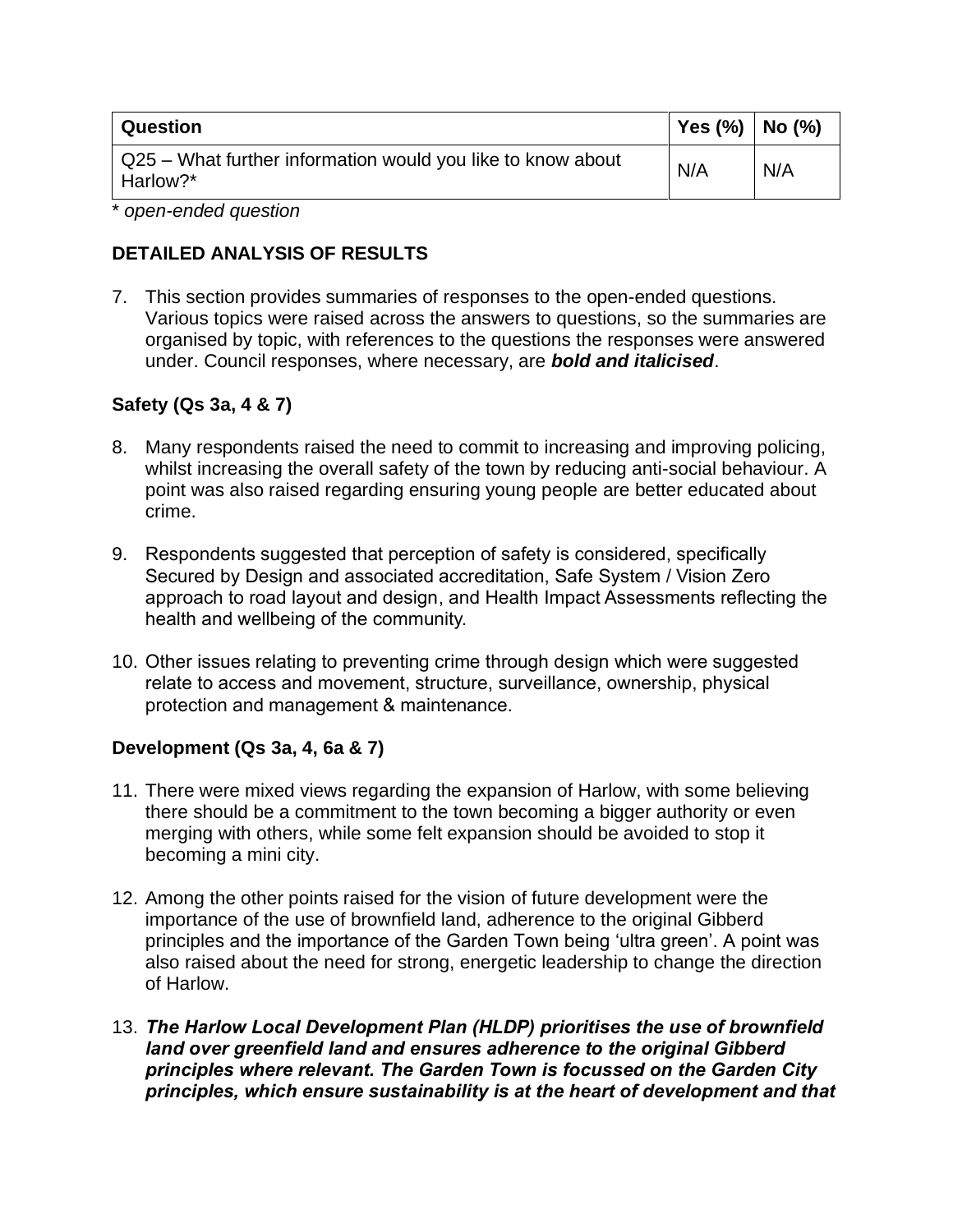#### *expansion of Harlow will be planned and delivered in a suitable way that respects existing development and delivers new opportunities for new and existing residents.*

- 14. Respondents recognised the opportunity for the use of brownfield land in the town centre for housing, including high-rise. There was also a general recognition of the need for development and expansion to aid regeneration – so long as appropriate infrastructure was in place first – although respondents indicated the creation of a 'metropolis' should be avoided.
- 15. It was also suggested that green spaces should be incorporated into development as a priority, to reflect the original Gibberd principles, and that transport links must be improved, including to Epping railway station. One point was made about the possibility of removing out-of-town retail areas to use them for housing, as well as the removal of older buildings and warehouse employment areas. Other respondents recognised the need for a mix of social and private housing in new developments.
- 16. The Harlow Civic Society supports the Garden City and concept of facilities within walking distance, but emphasised that it should be explained how principles are to be achieved, and that statements and activities about placemaking and community and social development should be added.
- 17. A point was also raised about the need for design and adaptation to create inclusive and accessible environments.
- 18. *The HLDP protects green spaces and ensure new provision is provided in new developments, as well as ensuring a mix of housing types and tenures and the use of brownfield land for new development wherever possible. The Harlow Design Guide (and Addendum) ensures design and adaptation create inclusive and accessible environments.*
- 19. Epping Forest DC raised concerns regarding whether a different set of design principles will need to be considered that reflect different approaches to development now reflected in the NPPF and elsewhere, and that clear justification is required if divergence from the HGGT sites and principles is suggested. They also suggested that new buildings must operate at net-zero by 2030.

#### 20. *Divergence from the HGGT sites and principles is not suggested. New buildings operating at net-zero by 2030 may be considered in a review of the HLDP.*

# **Education (Qs 3a & 4)**

21. Respondents felt the vision should address education as a priority, with a number of suggestions including adding commitments to Lifelong Learning, the recreation of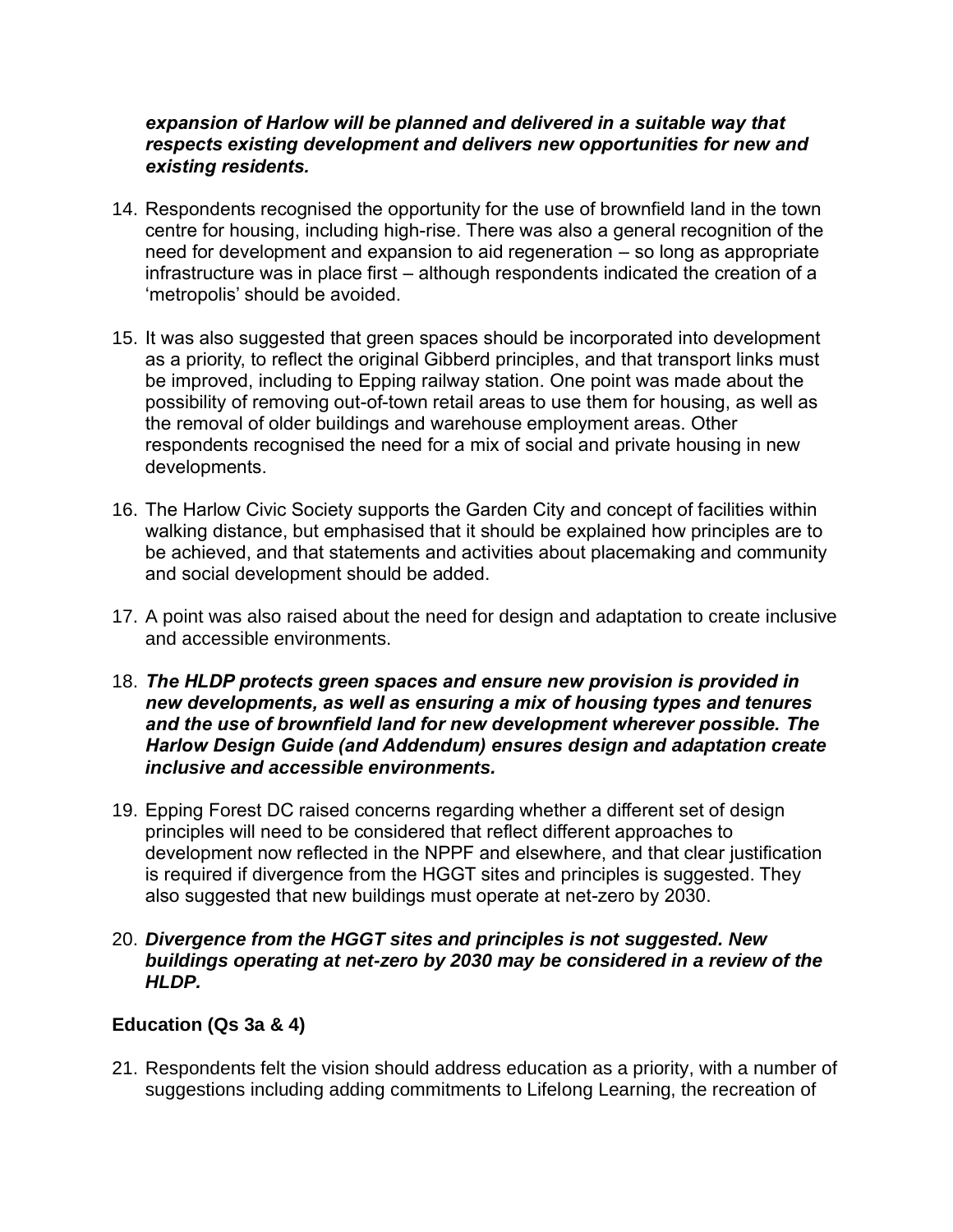the Science Education Centre and creation of a grammar school. A point was also made about the vision ensuring children are supported to meet their full potential.

# **Environment (Qs 3a, 4, 6a & 7)**

- 22. The environment was another key issue for respondents to this question, with suggestions that there should be a great commitment to retaining, protecting, maintaining and enhancing green spaces, biodiversity, ecology, wildlife and the Green Wedges and Green Fingers.
- 23. Among this, points were also raised for emphasis in the vision regarding reducing car usage, reducing pollution, addressing the climate crisis, increasing access to green spaces, creating more green spaces for children, allocating land for food growth and enhancing and maintaining heritage assets including the town's sculptures. Concerns were also raised about the time it takes to see a return on increased energy efficiency and the cost of retrofitting existing buildings.
- 24. Respondents highlighted the importance of protection and enhancement of green spaces and habitats, and the use of the Environment Act's net-gain in biodiversity to aid this. Concerns were raised about infill development and the wider Garden Town removing green spaces.

#### 25. *The HLDP policies & supporting guidance and Council strategies & policies ensure the above points are strongly addressed in new and existing developments, to ensure the environment of Harlow is protected and enhanced now and in the future.*

- 26. Respondents also suggested that the good work on improving the Town Park should continue, as well as planting new trees across the district. The positive impacts of green spaces on mental health were also recognised, as well as the opportunity for natural shading to be provided in green spaces.
- 27. *The Council is committed to the further enhancement of green spaces in Harlow through a number of forthcoming projects. The Council is also contributing to work on a joint Green Infrastructure Strategy across the Garden Town area, which will inform Green Infrastructure management in Harlow in the longer term.*
- 28. Eastwick, Gilston & Hunsdon Parish Councils also suggested that the Stort Valley corridor should be considered as a blue and green corridor of significance, and that a public realm strategy is created to manage the Green Wedges and cycle highways.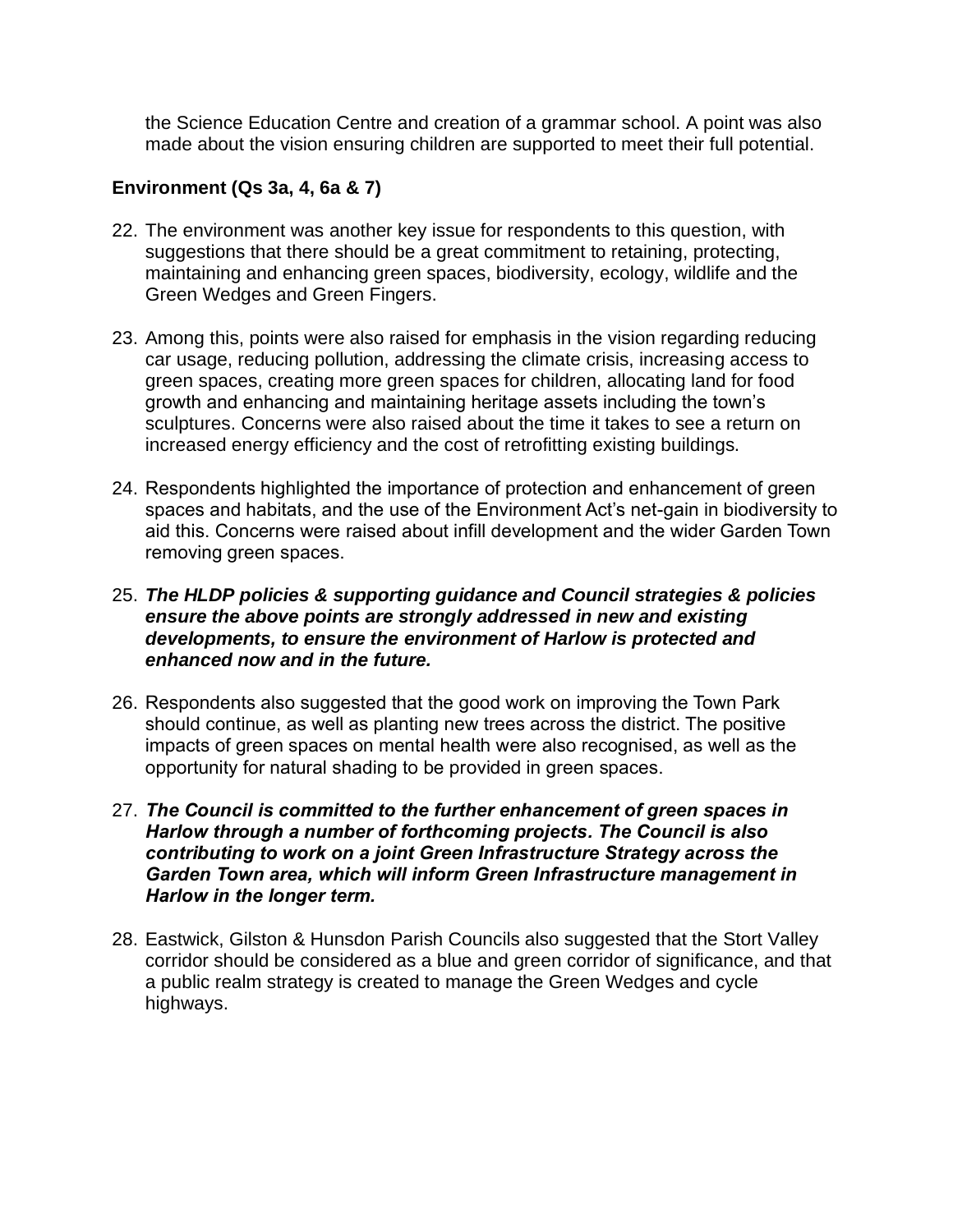# **Housing (Qs 3a, 4, 6a & 7)**

- 29. Respondents particularly considered that housing should be a key part of the vision, particularly the provision of better quality affordable houses, especially for young adults, as well as the replacement of council housing and the need to provide a complete range of types and tenures.
- 30. Points were also raised about avoiding the use of high-rise residential, continuing to address HMO issues, and removing housing which had been converted from offices/warehouses.
- 31. Respondents made a variety of suggestions for housing. As with other responses to the Town Plan, importance was placed on having a variety of tenures for all age groups and families, both private and council housing, with good access to public transport, appropriate density, adherence to Gibberd's principles, provision of gardens and the end of use of office buildings for housing. Points were also made about the importance of development having character to differentiate between old and new developments, with good quality being a priority.
- 32. Some respondents opposed the use of high-rise flats, due to health and safety grounds in light of the Grenfell Tower disaster, as well as problems with parking and privacy. The Harlow Civic Society stated that the use of limited high-rise in the town centre, less than 20 storeys high, is appropriate.
- 33. *Policies in the HLDP ensure as much affordable housing as possible is provided, and that a wide range of types and tenures of housing are provided in new development, preferably with good access to public transport. The Design Guide Addendum provides guidance on private amenity space in new developments. HMO issues are managed by the Council using Environmental Health tools, as well as Planning tools such as Article 4 Directions.*
- 34. *The Harlow Design Guide Addendum provides guidance on tall buildings in the town, to ensure they are safe and provide sufficient amenities for residents. The removal of housing which has been converted from offices/warehouses is not possible, as such conversions are allowed under central Government 'permitted development' rules.*
- 35. The lack of space for housing in the district was recognised and a suggestion was made that neighbouring districts should provide more. It was also suggested that the Council should have more ownership, with increased sheltered housing and CPO powers to renovate derelict housing.
- 36. *Discussions with adjoining local authorities, regarding wider housing requirements, will continue under the Duty to Co-operate when the HLDP is reviewed in full.*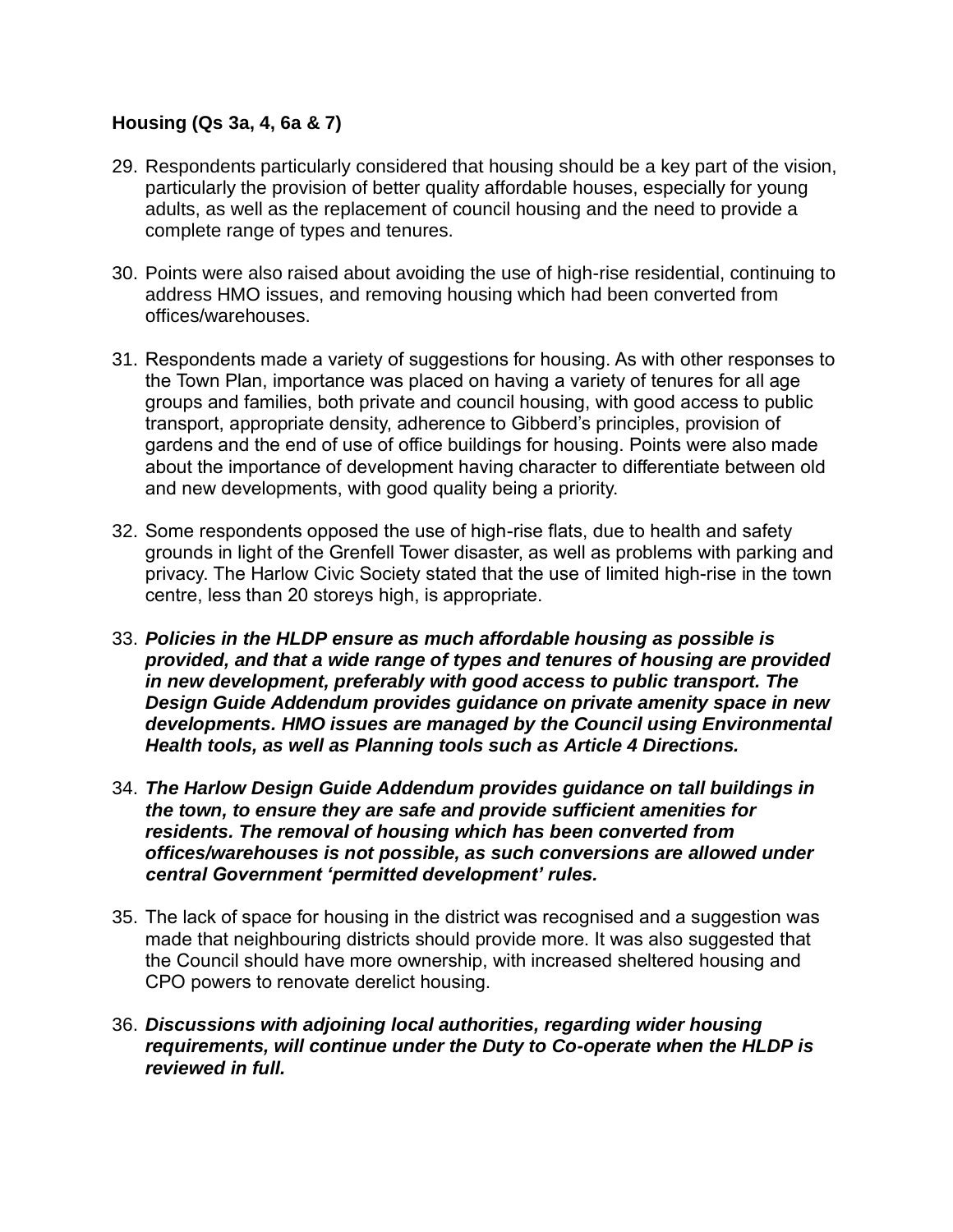37. Respondents raised the importance of designing well-built housing with good-quality materials and a minimum floorspace, with the development having a dedicated neighbourhood centre and an overall classic style of development which won't become outdated. The importance of recognisable landmarks, carbon-neutral construction, provision of electric charging points and high energy efficiency standards were also commented on. It was also recognised that communities could be helped to form by, in part, ensuring easy access to green space.

### 38. *The above points are addressed by the HLDP and Design Guide (and Addendum).*

# **Housing, continued (Q10)**

- 39. Respondents recognised the need for affordable housing, both social and rented, both private and council-owned. Among ideas to aid this, suggested by respondents, were caps on landlord rent, the reduction of private renting, reduction of service charges for flats and the reduction of outside agencies using the housing.
- 40. Respondents reiterated the need for all types of housing to be provided, including annexes for elderly people, bungalows and family homes, as well as an encouragement of home ownership. Further ideas included the encouragement of downsizing, use of modular homes, allocation of specialist units for victims to have safe accommodation, build-to-rent and shared/co-living opportunities. A developer raised the issue of balancing against viability issues.

# 41. *See above for information on how the HLDP ensures a mix of housing is provided, including affordable housing.*

- 42. Both Eastwick with Gilston & Hunsdon Parish Council and Epping Forest DC stated concerns over the reference to "adjoining areas" regarding delivery of social housing. Epping Forest DC also suggested reviewing proportions (of affordable hoiusing?) to 40% in a review of the Local Plan.
- 43. The Harlow Civic Society suggested that the term "affordable" be replaced with something which reflects the real economic situations of low-income families.

### 44. *Affordable housing issues in planning will be reviewed during the full review of the HLDP.*

# **Economy (Qs 3a, 4 & 6a)**

45. Respondents provided a range of points, including attracting higher-skilled businesses and upskilling current and future residents – and as part of this, helping younger people into employment. It was also suggested that the vision should see the Enterprise Zones being used to their full potential, hatches and neighbourhood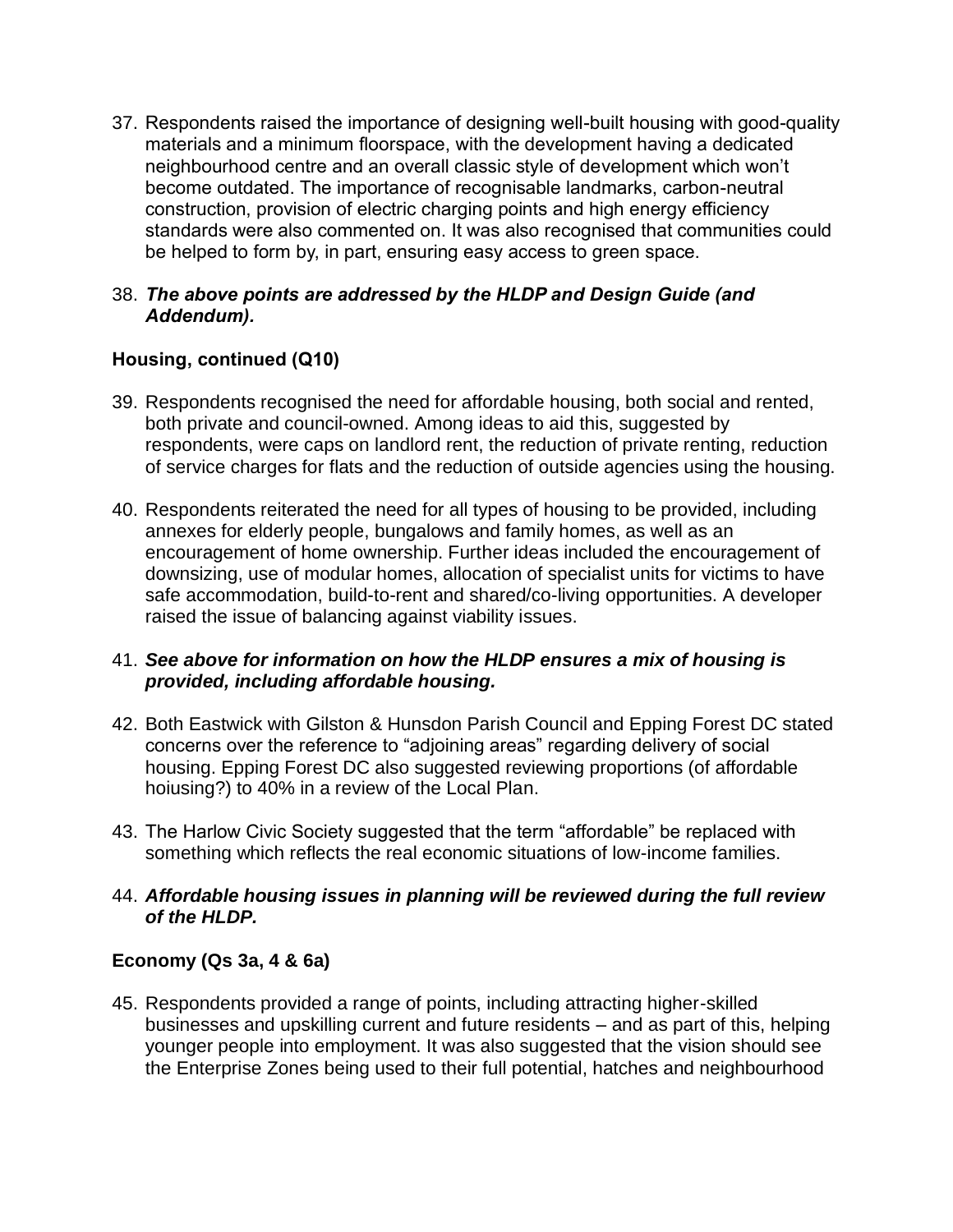centres being regenerated, business rates being reviewed and green industries being developed with digital technology.

- 46. Essex County Council raised the issue of employment land and floorspace being in high demand and that allocation of new employment sites should be considered a priority.
- 47. *The HLDP provides policies regarding the regeneration of hatches and neighbourhood centres. This is also a key priority for the Council. New employment land has been allocated in the HLDP and this will be reviewed when the HLDP is fully reviewed.*

# **Town Centre (Qs 3a, 4 & 7)**

- 48. A particular element that respondents raised for the vision of the town centre was the importance of regeneration to provide a number of improvements, including more evening/night-life and cultural venues and the 'greening' of the centre. There were also suggestions made including removing betting shops and takeaways so they can be used for other purposes to improve the existing good range of shops available, along with the reintroduction of the market. It was also suggested that housing in the centre should be avoided.
- 49. It was suggested by respondents that the town centre is badly designed and prioritises car owners, with ad-hoc development causing a loss of the town centre's heart.
- 50. *The Council is committed to the regeneration of the town centre and considers it a priority, to ensure Harlow is a place where people want to visit, live and work. The above issues are being addressed in the forthcoming Town Centre Framework SPD.*

# **Town Centre, continued (Q14a)**

- 51. Respondents generally endorsed the idea of regenerating the town centre, with the possibility of different quarters for leisure, housing and shopping, along with better integration of the Water Gardens with the rest of the town centre. However, some respondents raised concerns around distinct quarters being 'dead' at certain times of day and possible associated crime issues, meaning police presence would need increasing but, preferably, crime would be 'designed out' during development and increased security and surveillance.
- 52. Suggestions regarding the quarters included Market Square for entertainment and the market, Water Gardens for shops and food. However, respondents also recognised the current lack of entertainment and cultural opportunities and made suggestions to develop Harlow's cultural heritage, including a new theatre, exhibition centre and concert hall, along with free parking.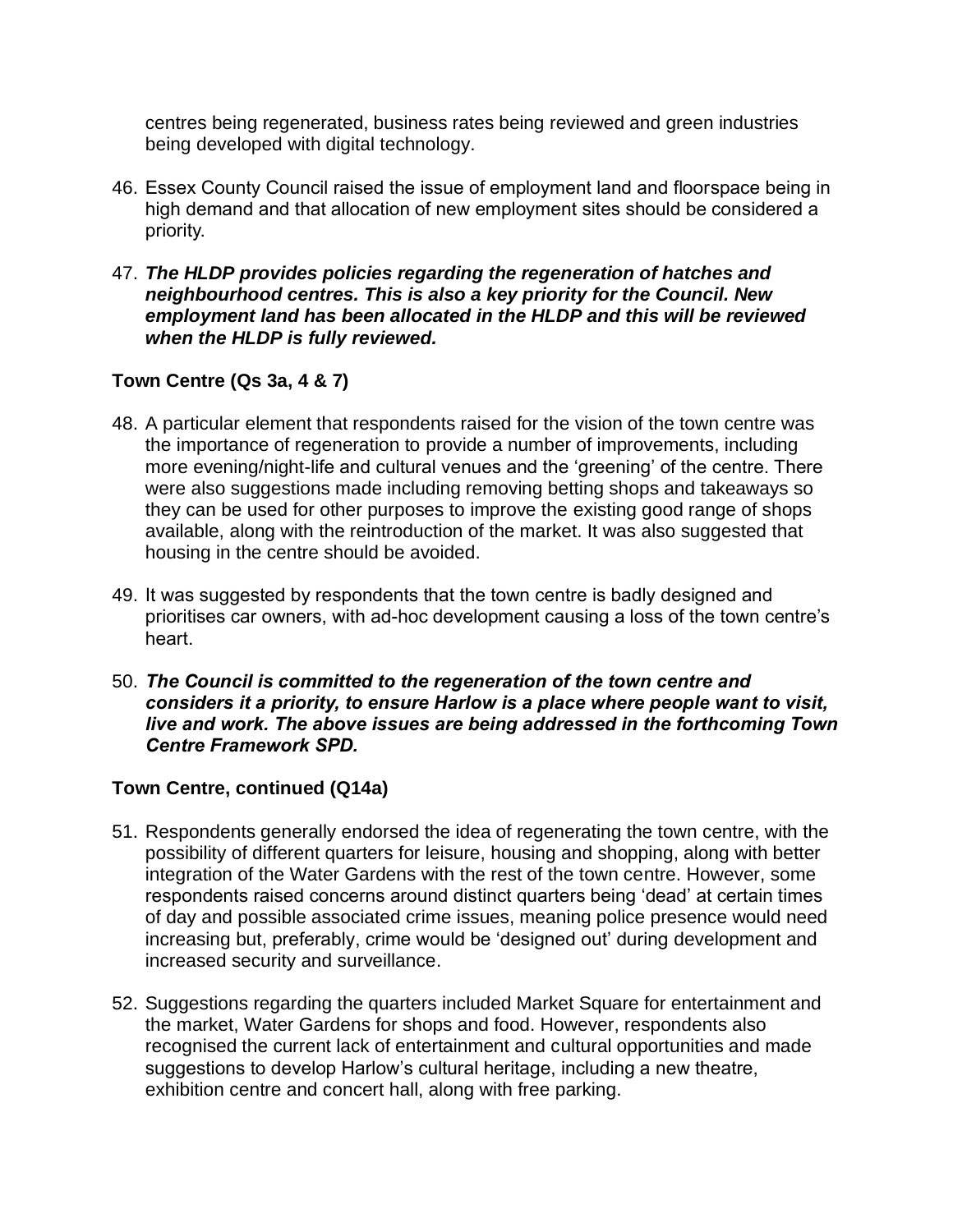- 53. There was also an awareness in the responses regarding the changing nature of retail, thanks largely to online shopping, and the challenges this brings including higher vacancy rates, the increasing competition between shopping areas, and the future of the town needing to incorporate uses other than retail.
- 54. Suggestions were made for an improved pedestrian and cyclist experience on the approach to the town centre, particularly from the railway station, as well as improved public realm, greening and landscaping in the town centre.
- 55. It was also identified in the responses that further healthcare is likely to be needed in the town centre, so areas need to be flexible to react to changes.
- 56. *The Council is committed to the regeneration of the town centre and considers it a priority, to ensure Harlow is a place where people want to visit, live and work. The above issues are being addressed in the forthcoming Town Centre Framework SPD.*

### **Community (Qs 3a & 4)**

- 57. Respondents considered that the community and in particular a sense of pride in the town – was an important element for the vision, to ensure Harlow is considered the best place to live and run a business.
- 58. As well as this, suggestions were made to promote education, arts & performance, and commit to a thriving voluntary sector with sufficient social, leisure and cultural activities. It was also suggested that initiatives should be referenced in the vision, such as Help Through Art, as well as ensuring the happiness of residents and ensuring elderly people are well cared for, including outdoor leisure and sports provision for older people.

#### **General Infrastructure (Qs 3a & 4)**

59. Infrastructure in the town was raised by many respondents and how this could form part of the vision. There was a general feeling among respondents that infrastructure in the town should be improved and in place before further development takes place, including the creation of new infrastructure ranging from creating a new ring road around the town to creating a new recycling centre.

#### 60. *The HLDP provides policy requirements relating to infrastructure, and the associated Infrastructure Delivery Plan provides information on the delivery of infrastructure in relation to new development.*

#### **Transport (Qs 3a & 4)**

61. Regarding transport, concerns were raised over the effectiveness of the Sustainable Transport Corridors (STCs), while others recognised that they should have higher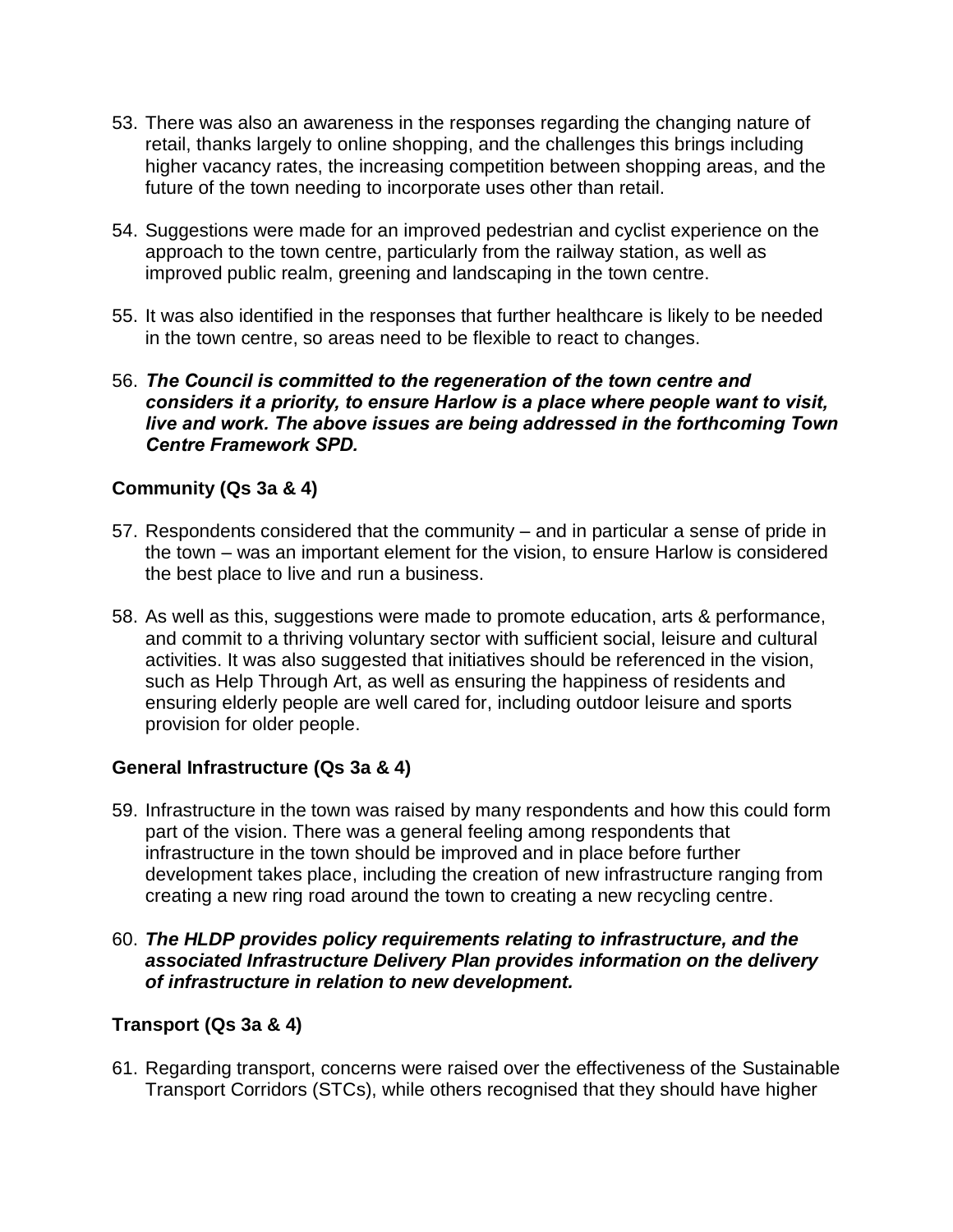priority in the vision. Linked to this, respondents stated the importance of improving roads and their surface quality, creating park & ride to reduce congestion and parking issues, keeping cars out of the town centre, and providing better bus links with an improved bus station.

62. *The STCs are considered a priority by the Council, to ensure transport is improved in the town and modal shift is improved in the early stages of new major development as part of the Garden Town.*

# **Transport, continued (Q13a)**

- 63. A number of general initiatives were suggested, including mapping of walking routes, improving road safety for mobility scooters, refreshing underpasses, legitimising electric scooters and providing safe routes for active travel for primary schools. It was also suggested that more information should be provided on how sustainable transport methods will be achieved and the options available.
- 64. Regarding cycling, suggestions by respondents included cycle path improvements (including lighting), new paths alongside roads and off roads, more secure cycle parking and a programme to educate people on cycling on the road.
- 65. There was a mix of suggestions for public transport initiatives. Issues with the cost, frequency and reliability of public transport were raised, as well as the need for improvements to services which run to well-used nodes such as Epping tube station. Suggestions were also made that local public transport should be free for residents and that use should be encouraged in people from an early age.
- 66. While a suggestion was made for the introduction of trams, one point was made that new systems – including an extension of the Central Line – could damage the environment during their construction. Other respondents also expressed concerns over the feasibility of extending the Central Line.
- 67. Respondents raised concerns about the discouragement of car use, including how a weekly shop isn't possible without a car. It was also suggested that residential parking be improved, electric charging points be installed, car share initiatives be encouraged and improvements made to roads.

#### 68. *The HLDP addresses issues including electric car charging points and bicycle parking in developments.*

69. The Harlow Civic Society raised concerns regarding use of phrases like 'worldleading' not being quantified and lack of clarity on how an improved transport system would be funded. They support, however, a focus on improving the cycling network, the STCs (although question the focus on town centre journeys), extension of London Transport travel zones to Harlow, Crossrail 2 connectivity and upgrading links to Epping tube station.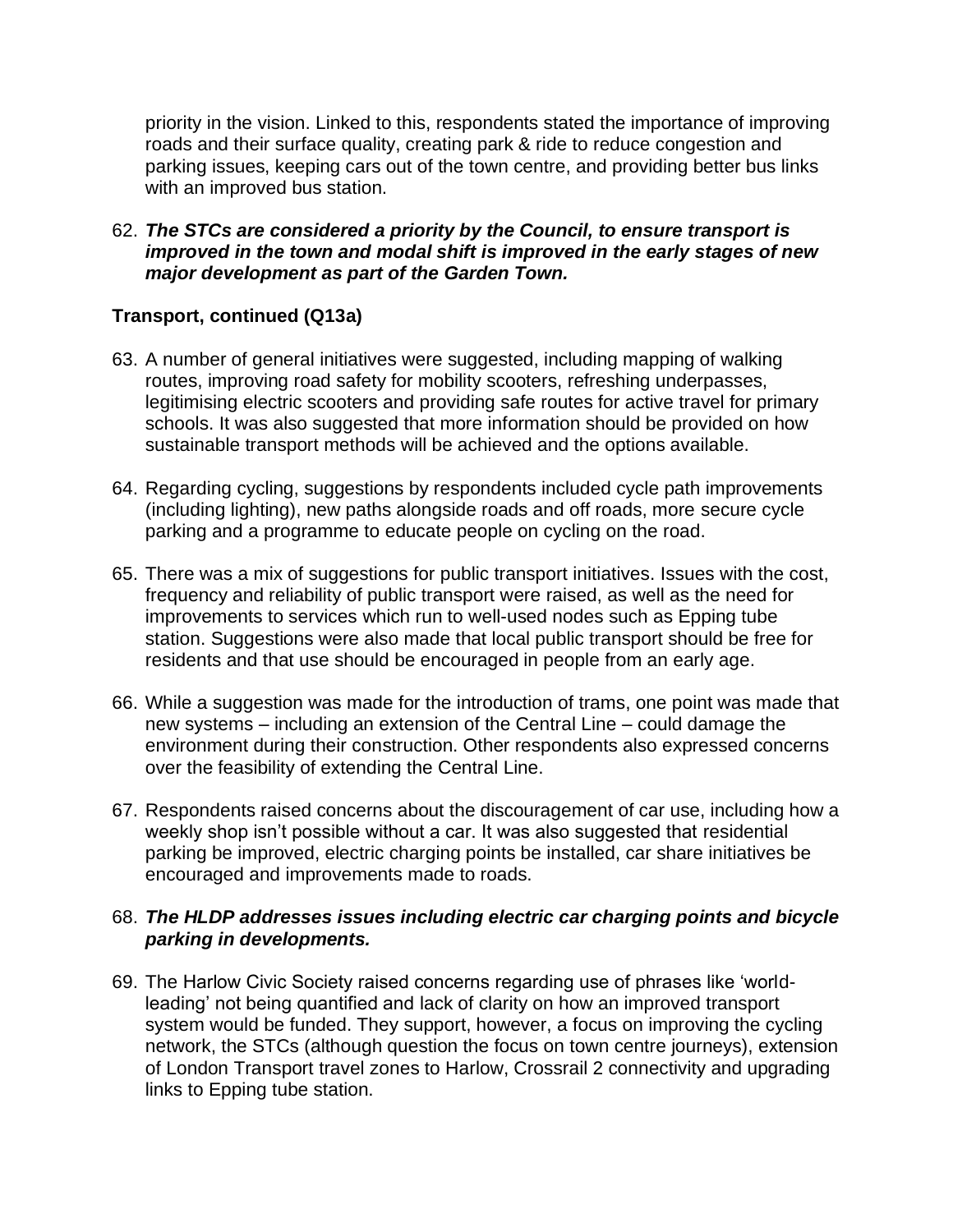70. The Eastwick with Gilston & Hunsdon Parish Council stated that the station transport interchange is poorly designed and that development must be planned effectively to meet modal shift.

# **Health (Qs 3a & 4)**

71. Regarding health, respondents felt that better facilities for the improved hospital should be a key part of the vision, including enhanced health care provision and access.

# **Sir Frederick Gibberd's principles (Q9a)**

- 72. There was a general feeling among the responses that Sir Frederick Gibberd's legacy has been successful, with neighbourhood areas remaining key and lessons being learned from his original plans, but that certain elements of his principles should be made more explicit, such as those relating to open spaces.
- 73. Green spaces were one of Gibberd's main principles in the design of Harlow, and respondents recognise the need to continue this legacy by keeping green spaces around the town and between neighbourhoods.
- 74. However, respondents also recognised that Gibberd didn't envisage Newhall and Gilston and that his principles shouldn't prevent new ideas and creativity. Additionally, respondents recognised that many areas of Harlow could be improved and brought up to standards.
- 75. *As explained previously, the HLDP, in its policies, continues to apply the principles of Gibberd where relevant, particularly in relation to the protection and enhancement of the Green Wedges and Green Fingers (among other issues).*

#### **Sustainability (Q12a)**

76. Regarding car usage, respondents made a number of suggestions including no or reduced parking charge for electric cars, free charging for employers, electric points in car parks, discouraging car use and ensuring only one car per household.

#### 77. *The Essex County Council Car Parking Standards for new developments are currently being updated.*

- 78. It was suggested for cycling that routes should continue beyond the town centre and be maintained in a good condition to encourage use.
- 79. Suggestions were made by respondents regarding affordable options for public transport, as well as more efficient buses using hydrogen and electric energy, and the redevelopment and improvement of the bus station.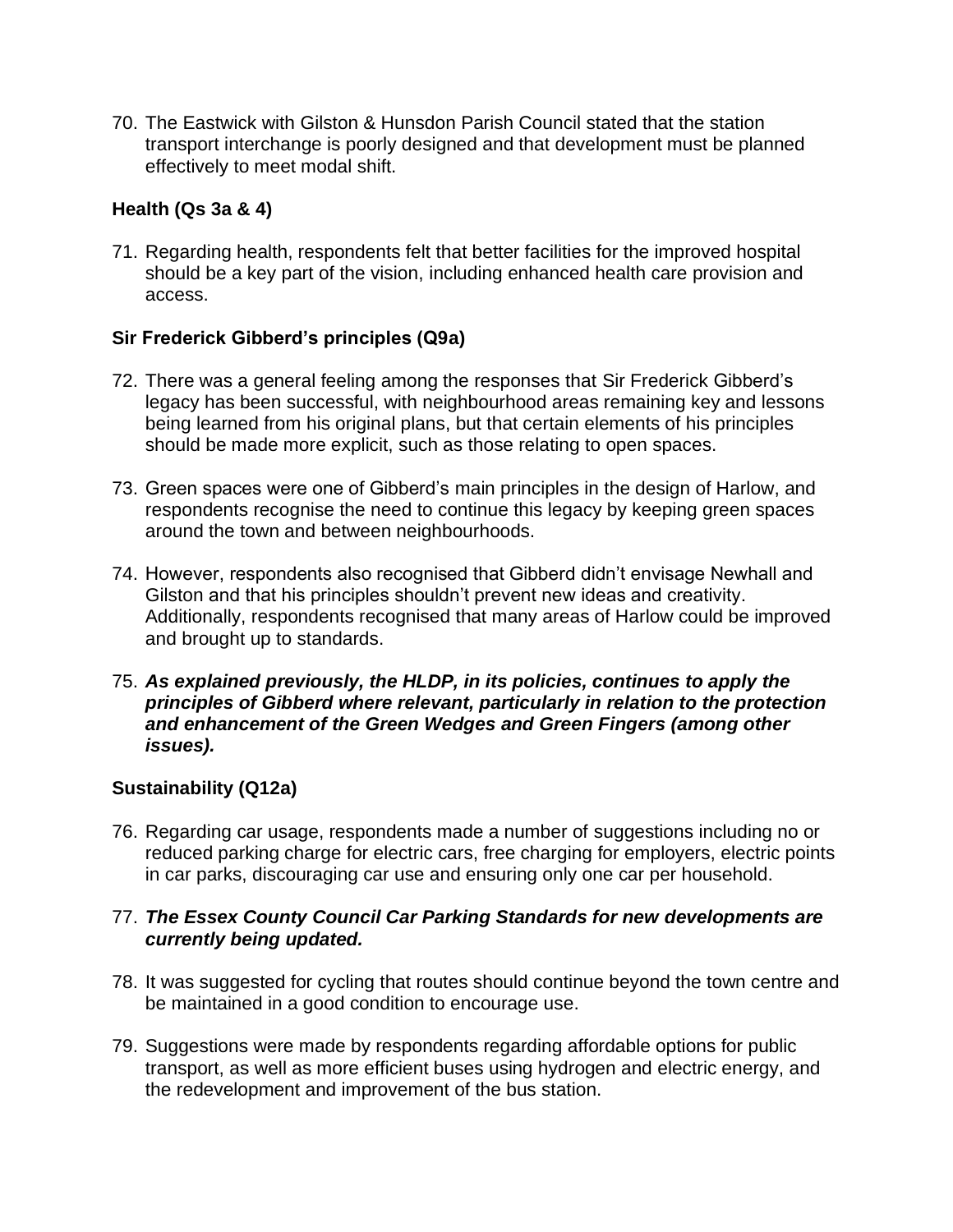- 80. Regarding net-zero, respondents were supportive but suggested discounts for residents due to the high initial costs. Opinions on the different types of alternative power were provided, including wind power being noisy and visually unpleasant, and hydrogen power being the best option.
- 81. There were also mixed views on whether Harlow should go ahead of the government targets on net-zero. Some respondents stated that net-zero by 2040 is too late (and one respondent even stated the Council should take a greater lead and increase Council tax as a result if necessary), while others stated Harlow shouldn't try to go ahead of the government. It was also suggested that sustainability should be better defined.

#### 82. *The HLDP will consider the requirement of net-zero buildings in the next full review.*

- 83. A point was also made that developers should use the 'safe system approach' when designing local roads, to ensure rapid access for emergency vehicles.
- 84. A developer raised the point that the modal shift target relies on a step-change in travel patterns in the community, and that the overall Town Plan should place greater importance on wide benefits of strategic infrastructure.
- 85. The Harlow Civic Society raised a particular point about whether low traffic neighbourhoods would feature along with an emphasised focus on safer roads and support measures to achieve sustainability in development and transport.
- 86. Eastwick with Gilston and Hunsdon Parish Council raised a concern over the lack of links between sustainability and biodiversity, and lack of clarity on how the Eastern Stort Crossing achieves sustainable transport.

# **Asset Management (Q15)**

- 87. Respondents gave the management of Pets Corner as an example of how management of assets should be undertaken in the future, including ensuring local community groups have a role in management. There were also suggestions that such management should include giving discounts to local residents to encourage greater use.
- 88. Eastwick with Gilston & Hunsdon Parish Council suggested that there should be a single legacy body to manage all legacy open spaces, so ownership could rest with the community and wouldn't be a commercial outfit. Epping Forest DC also raised the Garden Town-wide approach to stewardship. The Harlow Civic Society also similarly commented. However, the Eastwick with Gilston and Hunsdon Parish Council also stated that they do not share the ambition that Harlow will have a role to play in governance of Gilston Garden Villages or that a single legacy trust under the aegis of the HGGT board will be the right way to manage stewardship.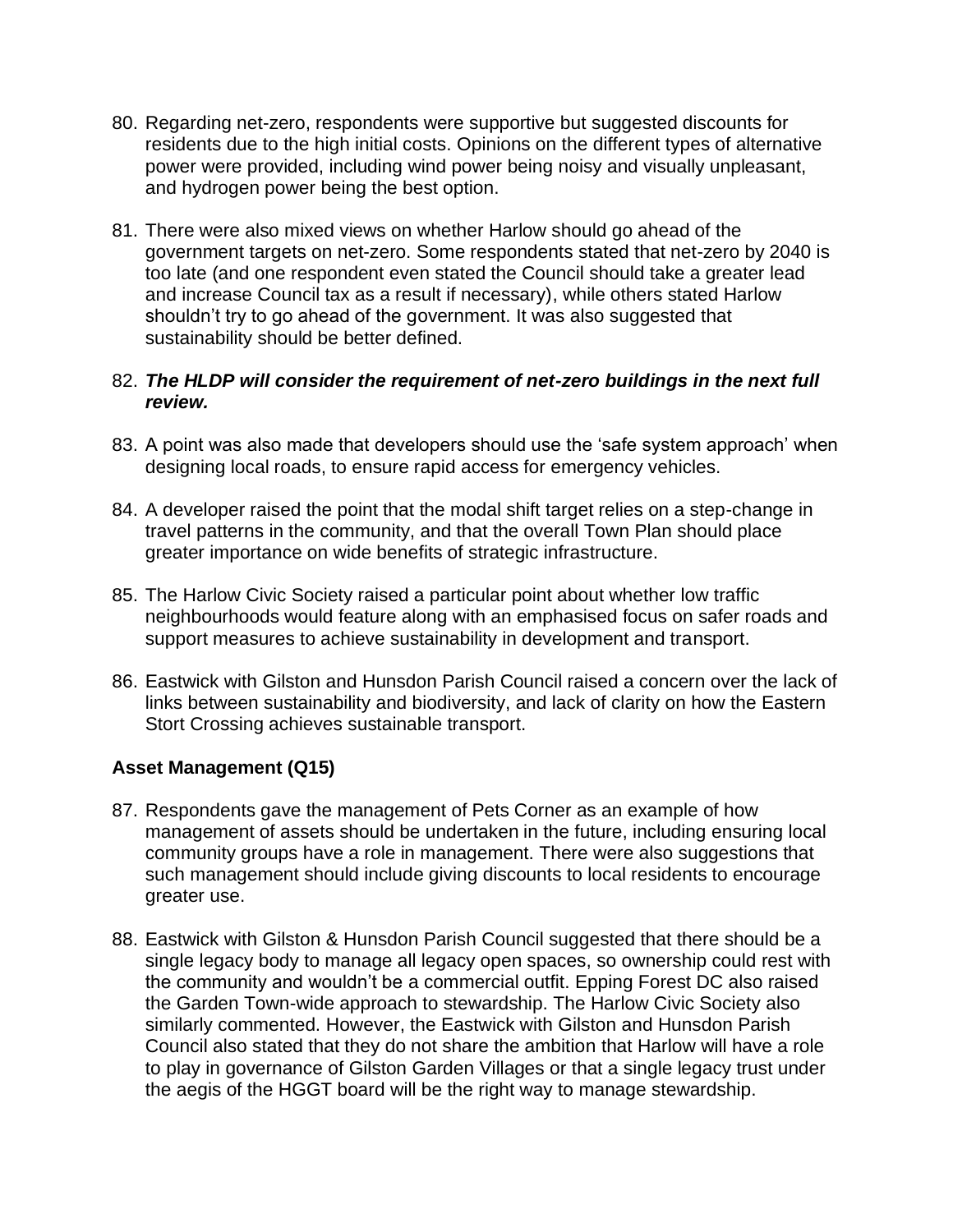# **Sport and Leisure Facilities (Q17a)**

- 89. Respondents provided examples of facilities requiring improvement. These included:
	- a. Allotments
	- b. Playhouse (increase in size)
	- c. Harlow rock school (needs bigger facilities)
	- d. Football pitches and tennis courts
	- e. Sport accessibility in general
	- f. Parks and equipment in them
	- g. Facilities for people with disabilities
	- h. General litter issues
	- i. Increased use of museum
- 90. Examples of facilities that are lacking included:
	- a. Concerts in park and music venues
	- b. Ballroom dancing, trampolining, snow sports and water park
	- c. Pitch and putt, bowling, hockey, skating rink, ski slope, riding school, outdoor gym facilities, lit and secure running circuits, open air swimming pool, cycling track, gymnastics club centre, badminton and squash courts
	- d. Football league
	- e. Grassroots youth sports club

# **Health and Wellbeing Strategy (Q18a)**

- 91. A number of suggestions were made by respondents regarding what could be included in the Strategy. These included:
	- a. Commitment to Sure Start (or similar)
	- b. Walking routes and groups for the elderly and people with dementia
	- c. Neighbourhood resident groups, community projects, charity work, after-school activities and youth schemes
	- d. Active lifestyle champion
	- e. Commitment to increase doctor surgeries and provisions of accessible healthcare facilities
	- f. Discouraging poor diets
	- g. Reopening public toilets
	- h. Organic food markets
	- i. A wellbeing hub
	- j. Greater mental health support
	- k. Zero tolerance to alcohol and drug abuse
	- l. Open space access
	- m. Safe, secure and accessible developments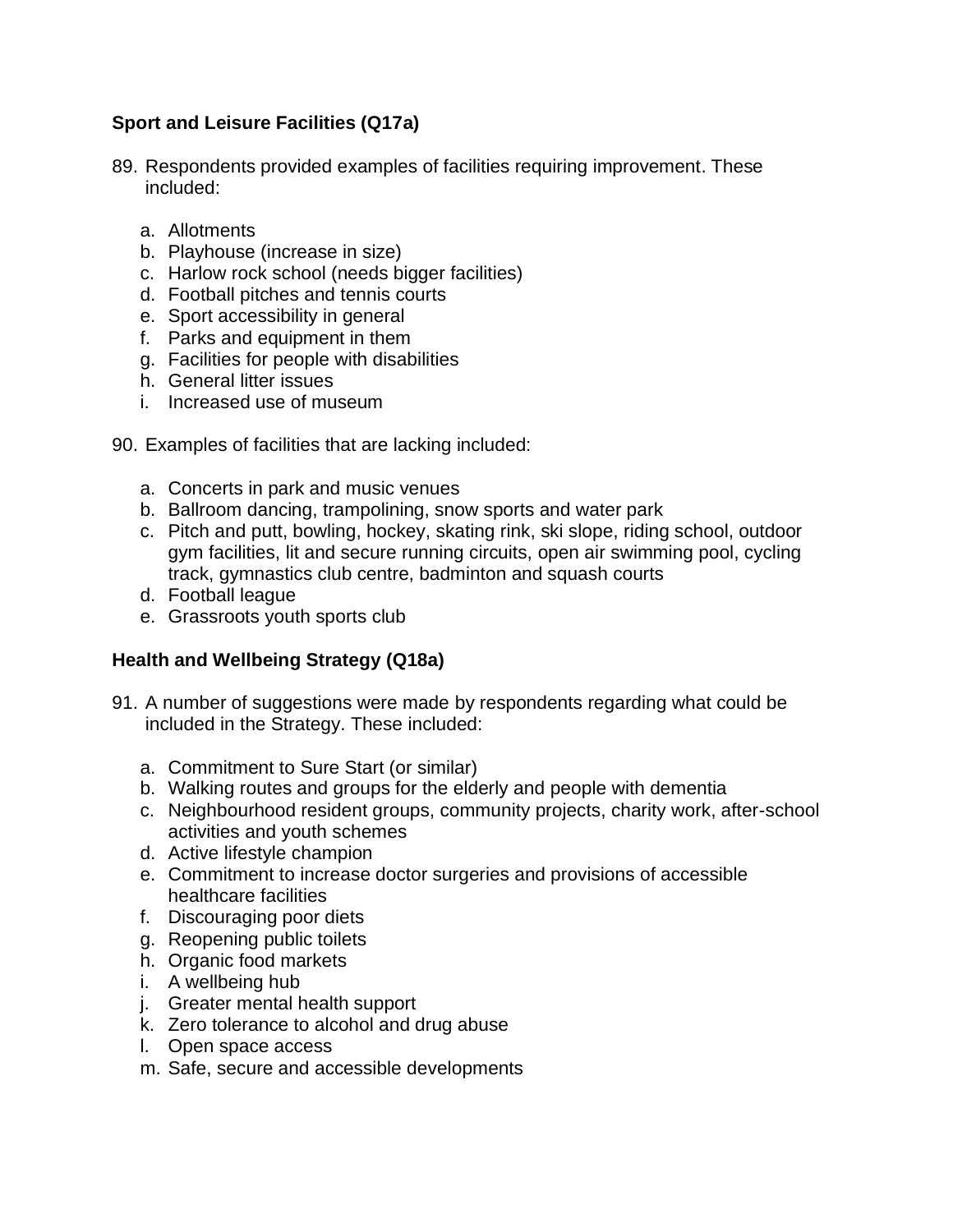92. Epping Forest DC stated that duplication of work through the Essex Live Well campaign should be avoided.

#### **Local improvements to neighbourhood centres, hatches or streets (Q19)**

- 93. Parking was a key issue for respondents and suggestions included lifting front garden parking restrictions, ensuring garages are not used for storage, restricting commercial vehicles entering estates, installing charging points and stopping cars parking on footpaths and verges.
- 94. Within neighbourhood centres and hatches, safety at night was identified by respondents as a problem. It was also suggested that The Stow and Bush Fair in particular require improvements (including Essex Police who specifically suggested regeneration of these neighbourhood centres), while there needs to be a greater choice of independent shops at hatches and an increase in community hubs and health facilities. The Harlow Civic Society also recognised the reduction in need to travel if hatches and neighbourhood centres are improved.

### 95. *The Council are committed to the regeneration of the neighbourhood centres and hatches, and the HLDP provides policies relating to this.*

96. Various potential general environmental improvements at a local level were also identified, including in relation to litter, cleaning, signage replacement, painting and redevelopment of council houses, replacement railings and better street lighting.

# **Longer term strategy for library provision in Harlow (Q20a)**

- 97. Respondents contributed ideas on how libraries in Harlow could be improved. These included:
	- a. Wider reading choice, modernisation and information made available on local charitable groups
	- b. Longer opening hours
	- c. Increased mobile libraries
	- d. Diversification of uses to include cafes and community meeting spaces
	- e. Use of online membership
	- f. Drop-ins for council services
	- g. Use of volunteers to reduce costs
	- h. Toilet installation
	- i. Promotion in schools
- 98. The Harlow Civic Society raised a question as to why libraries have a separate theme in the plan but arts and culture do not.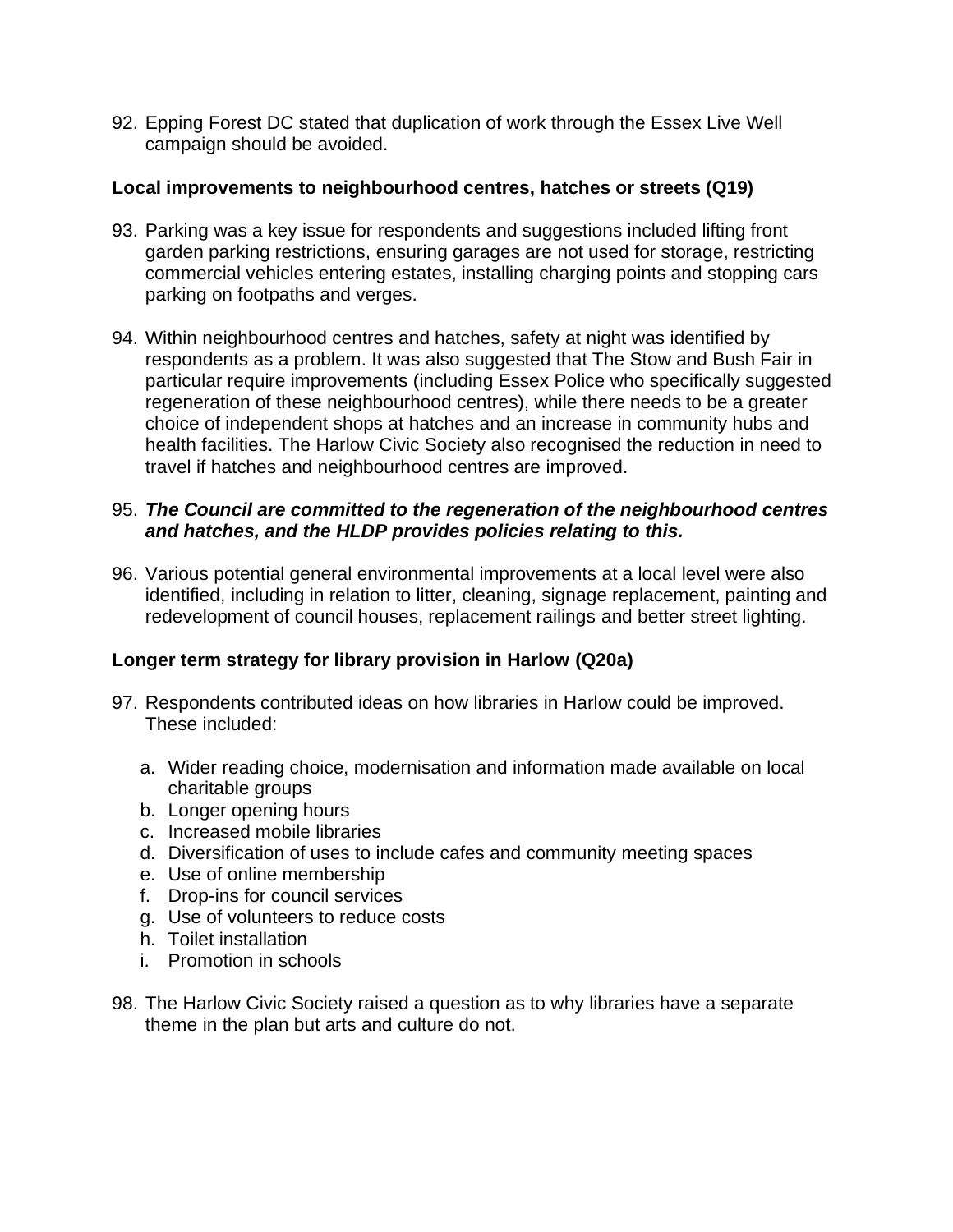### **Improvements to the way the council's buys goods and services (procurement) (Q21)**

99. Respondents made a number of suggestions for improvements. These included:

- a. Staff with expertise
- b. Joining with other authorities for more buying power
- c. Be competitive and more transparent
- d. Anti-corruption initiative
- e. Source from local suppliers and businesses
- f. Ensure goods and services are best value for money (not always cheapest), potentially including buying in bulk
- g. Greater in-house work
- h. Investment in companies with net zero targets
- i. Application of relevant security standard for security goods
- j. Greater publicity for upcoming procurement and purchases
- 100. Eastwick, Gilston & Hunsdon Parish Councils commented that it was unclear why the procurement strategy is part of the plan.

#### **Considering local businesses and organisations in the council's procurement process (Q22)**

- 101. Respondents made a number of suggestions. These included:
	- a. Developing register of local businesses and organisations that meet criteria of benefiting local community
	- b. Advertising procurement opportunities more widely
	- c. Offering support
	- d. Consultation with local businesses
	- e. Include business representatives on procurement panels

# **Waste and recycling services and facilities (Q23)**

- 102. Respondents made a number of suggestions for improvements. These included:
	- a. Collections need to be more regular across Harlow
	- b. Greater range of materials which can be recycled
	- c. New recycling centre built
	- d. Restoration of heavy squad service
	- e. 'Swap item' schemes
	- f. Longer opening times and increased disability access
	- g. Remove trade waste restriction
	- h. Increase bins and bin sizes
	- i. Energy generation from waste
	- j. Neighbourhood recycling points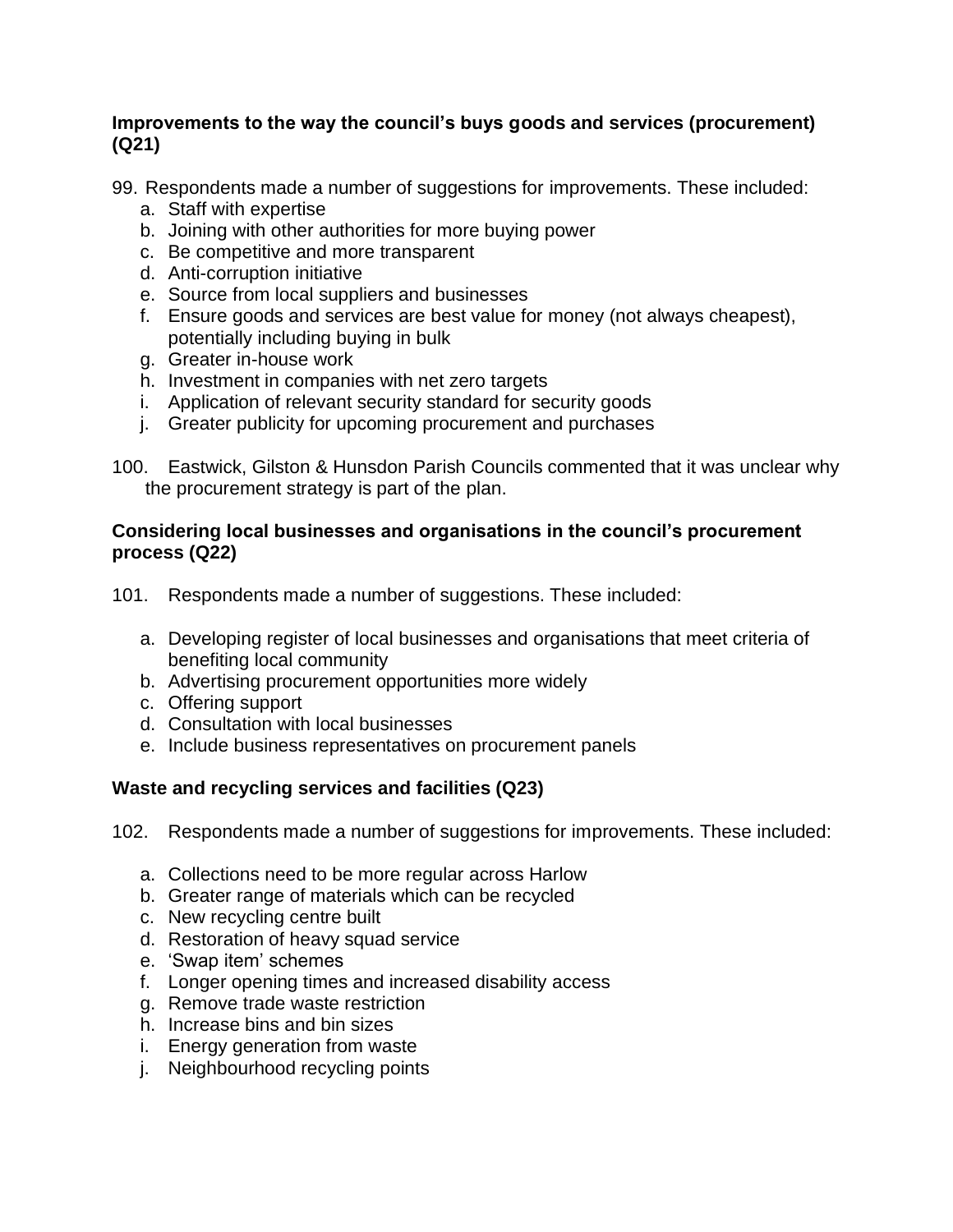#### **Putting Harlow 'on the map' and promoting the town and its facilities, services and opportunities (Q24)**

103. Respondents made a number of suggestions. These included:

- a. Digital and paper guides, articles on social media and local press, tourist information centre, improved website, regular newsletter and notice boards
- b. General maintenance and cleaning of the town, including verges, furniture, signage and planting
- c. Leading on tackling the climate crisis, improving transport services and ensuring exemplar new development
- d. Ensuring safety is improved
- e. Promoting Harlow as a sculpture town and destination for culture, art, entertainment, leisure, retail and business
- f. Walking and cycling tours for local art with events
- g. Town manager role created
- h. Attraction of department stores
- i. Promoting small businesses
- j. Work with third-sector organisations and initiatives
- k. Encourage students to attend university
- l. Greater Councillor activity

# **Requests for further information about Harlow (Q25)**

- 104. Respondents had various requests, including:
	- a. Detailed map showing all offerings
	- b. Progress on demolition and construction projects, development plans (including scale of town's expansion) and other improvements
	- c. What makes this document different from others
	- d. Activities
	- e. Offers from local businesses
	- f. Services offered by local churches and groups

# **NEXT STEPS**

105. These comments will be reviewed, along with those received at the Cabinet Policy Development Working Group, and then incorporated into a final draft document for discussion.